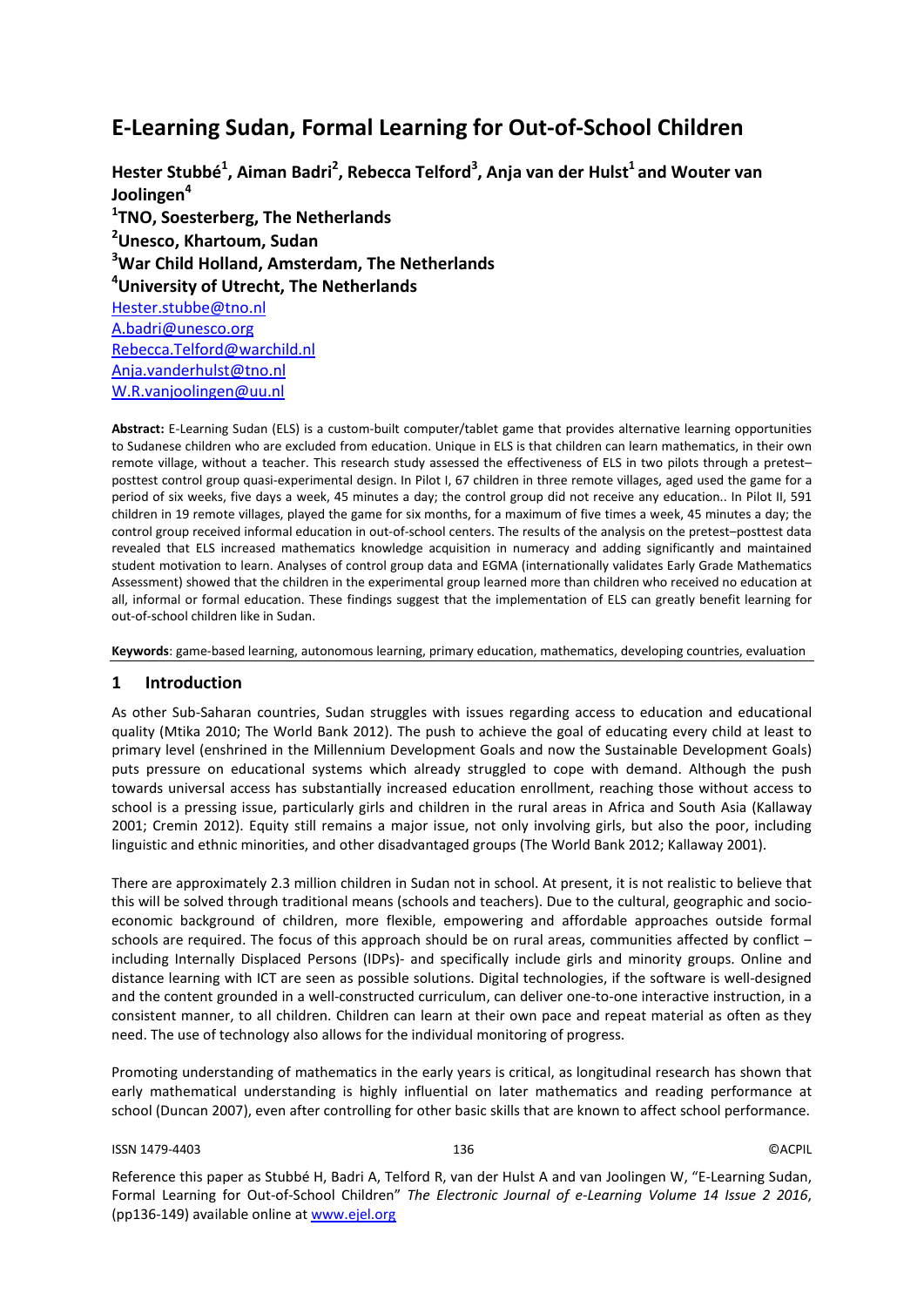This study reports the results of two pilots in which a gamified version of the Sudanese curriculum for mathematics for out-of-school children was tested. The mathematics curriculum comprises the learning goals for Grades 1, 2, and 3 and leads to an official certification (Stubbé in press).

Because this way of learning is completely different from the formal school system in Sudana proof of concept was needed before the three-year curriculum could be developed into a game. The most important question that needed to be answered was if children can learn mathematics by playing the game. Following the 'fastest route to failure', a small part of the game (Pilot I: six weeks of the curriculum; Pilot II: six months of the curriculum) was developed and tested in remote communities in three states in Sudan .

Various meta-reviews and meta-analyses have shown the cognitive and motivational effects of serious games in general. In their meta-analysis of 32 studies in which traditional classroom teaching to computer gaming or interactive simulation were compared, Vogel et al. (2006) found an overall positive effect of serious games: significant higher cognitive gains and a more positive attitude towards learning were observed in subjects using interactive simulations or games versus traditional teaching methods. This seems to be the case for boys as well as girls, although the low number of studies that reported statistics for males and females gives reason to consider these results with caution. All age groups showed significant positive results for the use of computer gaming or interactive simulation. The type of activity did not appear to be influential; neither did realism of the pictures in the game. Wouters et al. (2013) investigated whether serious games are more effective in terms of learning and more motivating than conventional instruction methods. In their metaanalysis of 39 studies they found that serious games were more effective in terms of learning and retention, but were not more motivating than conventional instruction methods. Learners in serious games learned more than those taught with conventional instruction methods when the game was supplemented with other instruction methods, when multiple training sessions were involved and when players worked in groups.

Research on digital mathematics interventions has shown increased motivation (Rosas et al. 2003), more positive attitudes towards mathematics (Ke 2009), and a better mastery of mathematics (Praet et al 2014; Steenbergen-Hu et al. 2013; Li et al. 2010; Räsänen et al. 2009) for children in Kindergarten and primary education. All of these studies were conducted with European or North American children. Recently, Pitchford (2015) evaluated the effectiveness of a tablet intervention for mathematics in a school in Malawi. She concluded that tablet technology can effectively support early year mathematical skills in developing countries if the software is carefully designed to engage the child in the learning process and the content is grounded in a solid well-constructed curriculum appropriate for the child's development stage.

Clark et al. (2008) argue that the choice of media does not influence learning or media. Differences in instructional design prevail over the method of delivery. Usually the difference between passive and active learning and the clear and concise instruction determines variation in learning outcomes. This means that in the use of educational games the design of instruction delivered by these games is of crucial importance. This is in line with Wouters (2009) who argues that the alignment of learning outcomes and game type, the alignment of game complexity and human cognitive processes, attention for cognitive and motivational processes, research on specific mitigating effects, like gender, on game effectiveness should be considered in game design.

### **1.1 Acquisition of mathematical skills**

Research shows that children develop mathematical skills at different levels before beginning formal schooling (USAID 2009).Children across cultures seem to bring similar types of skills to school, but do so at different levels (Guberman 1996). In general, children from low-income backgrounds begin school with a more limited skill set than those from middle-income backgrounds. This is related to the environment in which children grow up that enables them to understand the world, master language and get insight in the basic knowledge needed for mathematics (Greenman 2011). Furthermore, the rate of acquisition of mathematical skills can be influenced by the opportunities children have in their communities (Guberman 1996). Household tasks and chores can get in the way of developing these skills, but they can also enhance the acquisition of these skills because they provide meaningful learning opportunities (buying or selling vegetables). Once children begin formal education, they use this informal knowledge when completing new tasks (Baroody in Copely 1999; Ginsberg 1981).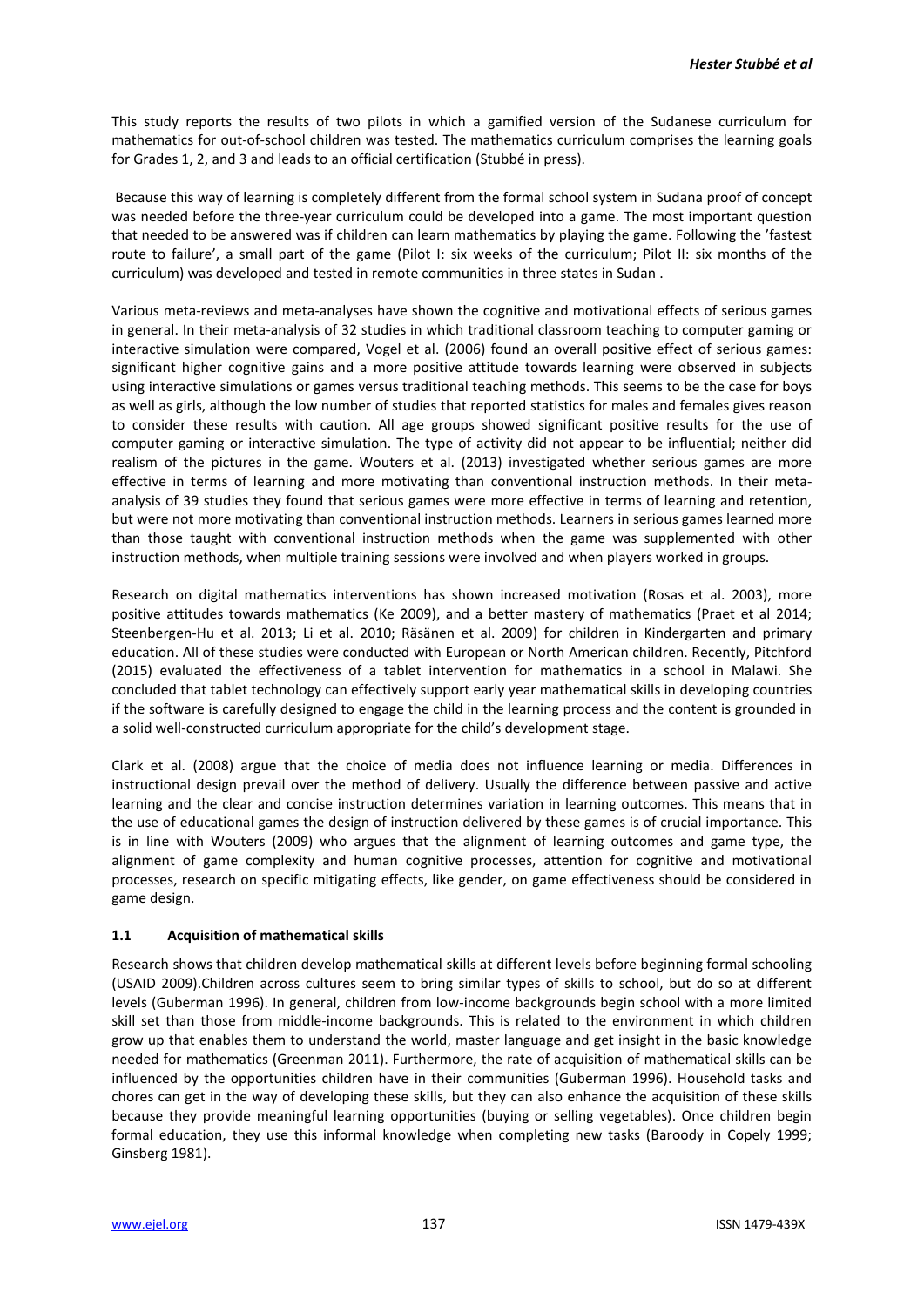Between the ages of 3 and 9, the construction of number knowledge develops in more or less the same ways (USAID 2009). Becoming efficient at mathematics requires the automatization of the subsequent stage, rather than repeating the earlier stages. Children need to free up cognitive capacity to be able to solve more complex problems (Pellegrino 1987). With continued practice, children become more confident in their computational and problem solving skills. This puts a significant emphasis on good early mathematics experiences for children.

Across countries, curricular and conceptual goals show similar subjects (USAID 2009):

- developing an understanding of whole numbers, including concepts of correspondence, counting, cardinality, and comparison;
- representing, comparing, and ordering whole numbers, and joining and separating sets;
- developing understandings of addition and subtraction, and strategies for basic addition and subtraction facts, including whole-number relationships (e.g. tens and ones); and
- developing understanding of base-ten numeration system and place-value concepts, including fluency with multi-digit addition and subtraction.

This means that a mathematics game aimed at the first three grades of primary school, should comprise at least these subjects.

### **1.2 Game design**

The design of the game and its requirements are described in more detail in Stubbé et al. (in press), but this paragraph will provide a short summary. The most important constraint for the game design was that children will use the game in their own remote communities. This automatically implies that there will be no school or teachers. Instruction and feedback will therefore have to be incorporated into the game. Because this project focuses on vulnerable children with little learning support from parents or teachers, we assume them to have little informal knowledge. Besides, the opportunities to learn from everyday life situations in the communities are scarce. Because of this the approach for struggling learners is followed. One of the major issues in supporting struggling learners is to ensure that there is a strong basis to build on. This corresponds with the concept of mastery learning (Bloom 1985), where 'the students are helped to master each learning unit before proceeding to a more advanced learning task'. Furthermore, struggling learners need explicit instruction (Timmermans 2005; Milo 2003). Research (Bodovski 2007) shows that struggling learners show less engagement during instruction. If this engagement is increased, performance increases as well. A focus on 'time on task' (Carroll 1963) could help to improve learning results; for all children can learn mathematics, but some need more time than others. This means that the game should provide active learning, motivate children to increase their time on task, and use individual, continuous assessment in order to provide each child with mini-games that matches the level of mastery. In addition, special attention will need to be given to specific context in which the children live, to avoid children using too much of their cognitive capacity for processing (narrative) information that is not directly related to the learning content (Wouters et al. 2013).

Instruction is provided by short videos (1-2 minutes) per mathematical concept (Figure 1). In the videos, slightly older children, aged 14-15, explain the mathematical concept and show how to approach problems relating to this concept. This has a motivating effect, and helps the children to understand what they need to do. The language used is simple Modern Standard Arabic, which makes it possible for children to understand the instruction, and, therefore, understand the mathematical concept. Children must watch the video once, to introduce a new mathematical concept. Then, they can watch it as many times as they like.



**Figure 1:** Screenshot of instruction video **Figure 2**: Screenshot of feedback in mini-game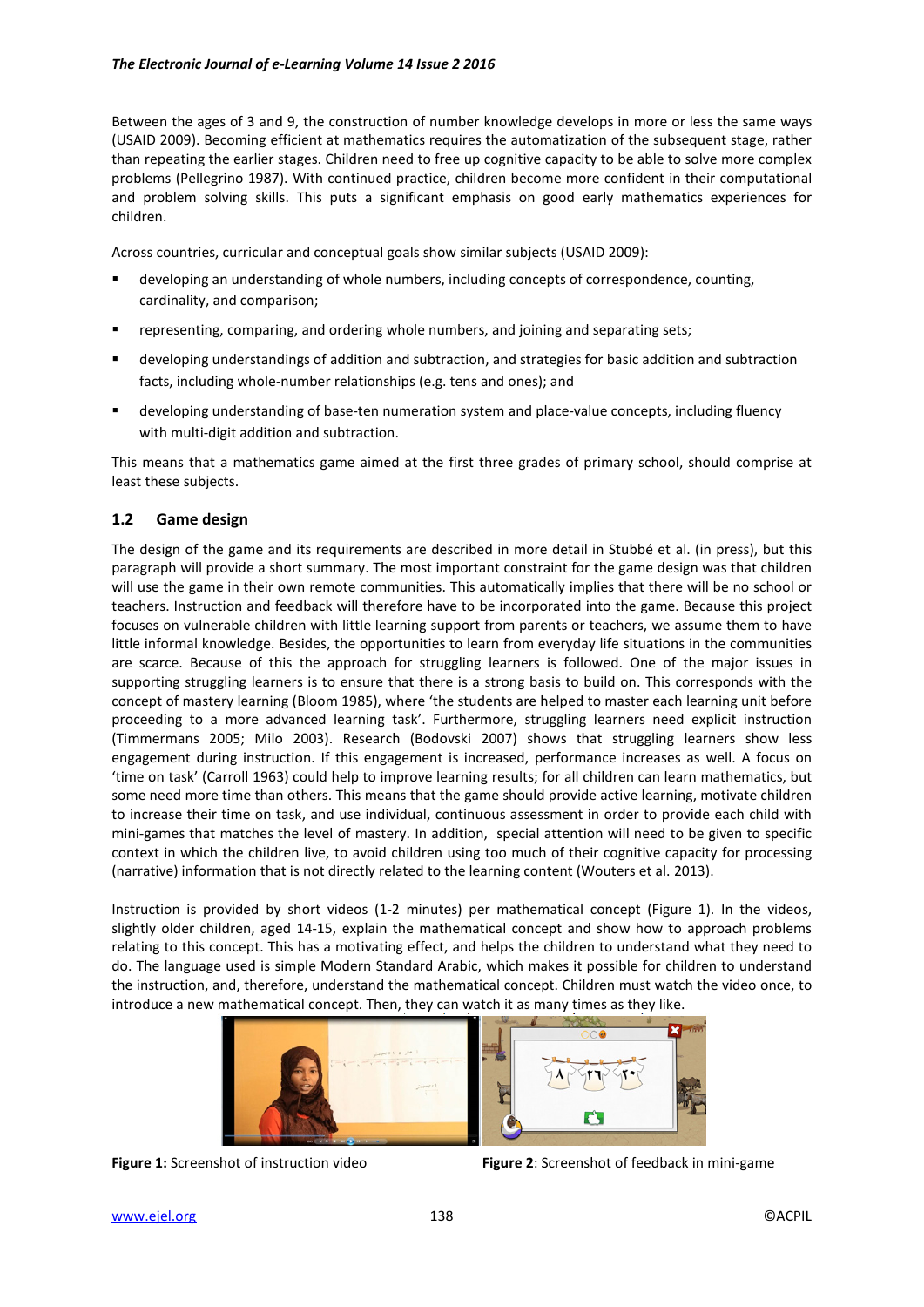Children receive immediate feedback on the answers they give (Figure 2). This helps them to know if they are on the right track. The testing underlying this feedback is also used as continuous assessment to determine progress in the game and make sure children always learn at their own level. In addition, feedback on progress is given in two different ways: the children receive stars when they have finished mini-games, and proceed to a next level when they have finished the previous one. The curriculum in the game starts with Kindergarten learning goals. In this way, all children are given the opportunity to build a strong basis before continuing to more complex mathematical concepts. Each mathematical concept can be practiced by a number of different mini-games. First of all, this enables active learning: children are actively engaged in solving mathematical problems. In addition, the diversity of games motivates them to spend more time on practicing a mathematical goal. They feel they are doing different games, while they are, in fact, practicing the same mathematical concept. Last but not least, much attention was given to make the game context specific. For this, children in the remote communities in Sudan were asked to draw their own environment: clothes, food, animals, plants, and family. These drawing were used as a basis for the graphic design. The overall narratives (helping other children to become e.g. a goat herder; a shop where product are bought and sold) fit in with their cultural background. Because children recognize the objects and the narrative, their cognitive capacity can be dedicated to learning the mathematical concepts.

# **2 Method**

This study reports two pilots. Both pilots used a pretest-posttest control group quasi-experimental design. Participation.

In the communities, all children in the relevant age group were invited to participate in the experiment. Parents were informed about the goal and the method. The community was involved in setting up the 'learning centers' (sheds where the children gathered to learn). Children were assigned to either morning or afternoon learning sessions, according to their parents' wishes. In this way learning could fit in with their chores and household tasks.

### **Learning Sessions and Hardware**

Because there were two learning sessions a day, the hardware could be shared. Each laptop or tablet was used by two different children. Consequently, hardware stayed in the learning center, locked away until the next session.

### **Facilitator**

Each community had a facilitator. The facilitator encouraged the children to work with the mathematics game and helped with technical problems. The facilitator was not supposed to teach or explain the principles of mathematics. Facilitators were trained to take this role and to solve technical problems. During the week, they lived in the communities, in the weekends they could go home.

### **Observer**

During Pilot I, observers attended the learning sessions twice a week, to observe if the facilitator followed instructions. In both pilots they tested the children with respect to their mathematical knowledge.

#### **Staggered approach**

A staggered approach was used to support the start in each community by the observers and supervisors. Moreover, the technical issues that arose in the first community could be solved before the other communities started. The control groups were tested later.

#### **Oral test**

Oral mathematics tests were used because all children were assumed to be illiterate (Pilot I: test A; Pilot II: test A & B). These tests were designed on the basis of the Early Grade Mathematics Assessment (EGMA, USAID 2009), and consisted of 30 items each (maximum score was 60 points), covering the very basics of mathematics. Both tests tested oral counting, number identification, one-to-one correspondence, quantity discrimination, word problems, addition and writing down numbers. In test A the numbers ranged from 1 to 10, in test the numbers ranged from 1 to 20. The same tests were used as a pretest and posttest.

#### **Test protocol**

As the children live in remote communities, it was assumed they had not been tested before in any formal way. Reports on the testing of children in developing countries mention that children are shy to answer any questions at all (Kanu 2013). A test protocol was designed, including child-friendly approaches. The observers were trained to use this. During testing, a supervisor was present to ensure that the testing was performed according to protocol.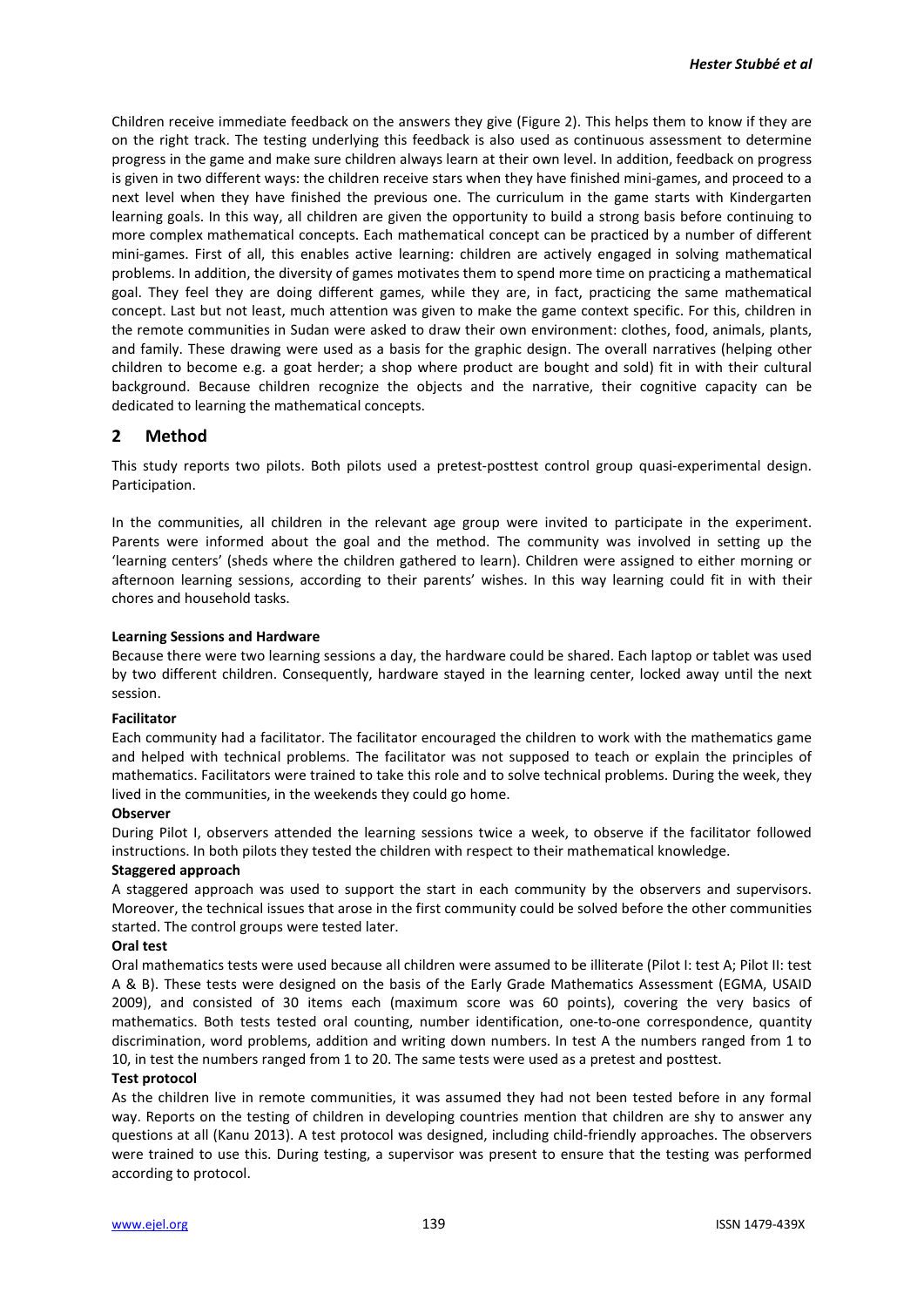### **Ethics**

The ethics committee of the Ahfad University for Women in Khartoum has approved these pilot studies. In addition, agreements have been signed by White Nile State, North Kordofan State and Gedaref State and the participating communities. All facilitators signed a child safety protocol. Parents have signed consent forms for their children to take part in the experiment and to be photographed. All data are related to a child-specific number. This was done for privacy reasons, as well as for pragmatic reasons (Arabic names can be spelt in different ways in English). The communities in the control group in these pilots, will participate in a later phase of the project.

# **2.1 Pilot I**

Participants were 67 children in three remote communities in Sudan (Mona, OmTifag, and Wad Almoshmer), aged between 7-11. See Figures 3 and 4 for percentages per gender and age. The control group consisted of 19 children in a fourth remote community (OmOkaz). None of the children had been to school before. The experimental group used the laptop game for a period of six weeks, five days a week, 45 minutes a day, while supervised by a facilitator. The control group did not receive any education in the same period. In addition to the test results (test A, pretest and posttest), the following data were collected: attendance, motivation (observed by facilitator) and the logged data in the mathematics game. At the end of the pilot the children were tested by a nearby school, to assess their Grade level.





Three children were excluded from the experimental group; two because they had been to school before, one because he had been brought from another community and became homesick after only three days. Three children did not take the post-test, seven others dropped out during the pilot. The data from the remaining 54 children was used for analysis. In the control group no children were excluded from analyses.

There was one technical problem in the first week in the first community. Because the game depends heavily on audio and video, children needed earphones to be able to hear the instruction from their own laptop. This was arranged within a week. Furthermore, there was a software problem: the first four levels in the game were adequately developed. For the fifth level, the instruction video had not been included, which made it difficult for the children to understand what they needed to do in that level.

Although unique numbers were used to ensure anonymity, some observers only wrote down the names of the children. Because of the many ways in which Arabic names can be written down in English, it was hard to match the collected data for nine children. In collaboration with the observers, the names were matched with the unique numbers.

# **2.2 Pilot II**

Participants were 591 children in 19 remote communities in three states in Sudan (White Nile, North Kordofan and Gedaref), aged 7-9. The control group consisted of 325 children in 10 more remote communities in the three states. The experimental group used the tablet game for a period of approximately six months, for a maximum of five days a week, 45 minutes a day, while supervised by a facilitator. The children in the control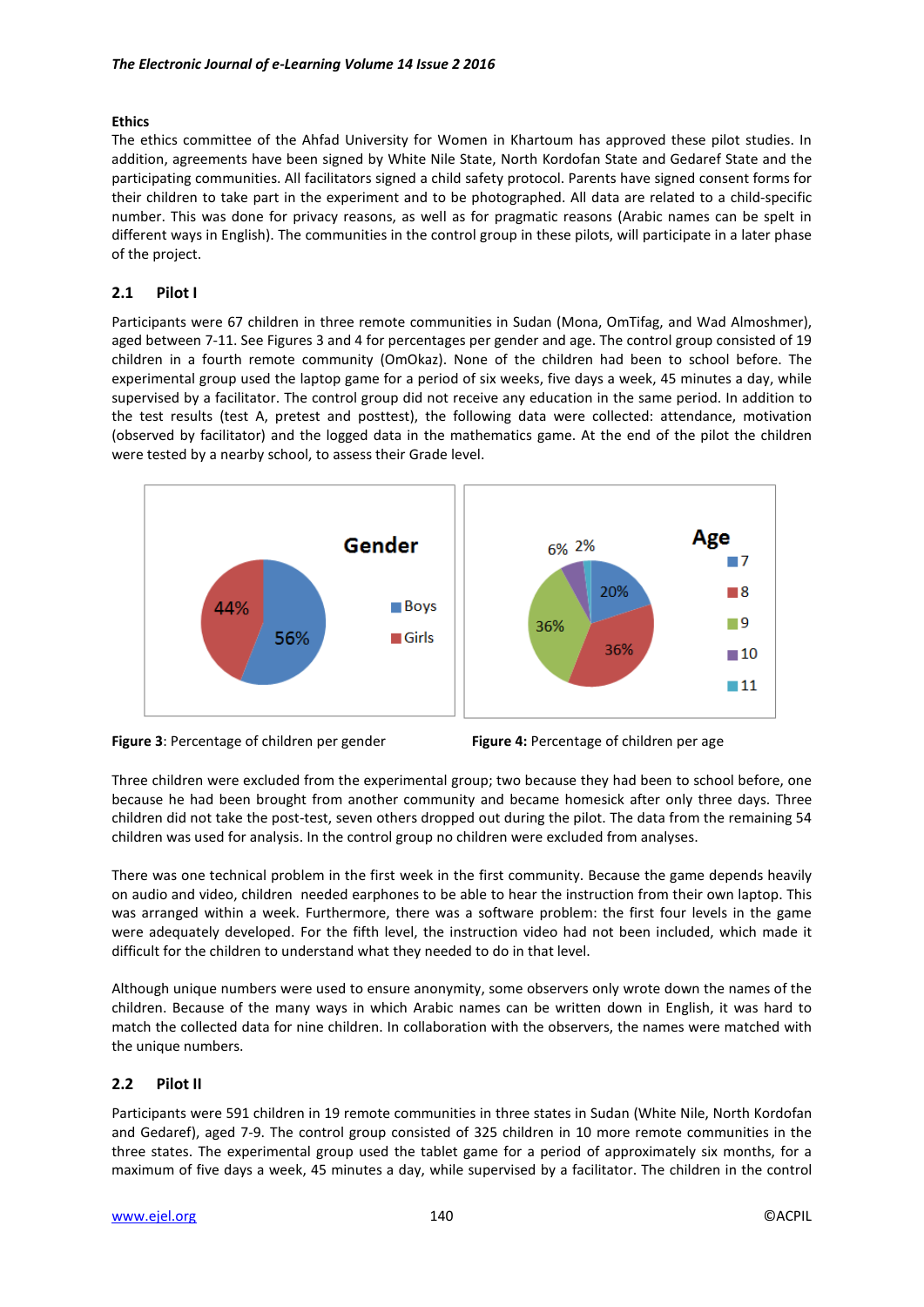group were enrolled in informal education; they attended two mathematics lessons a day of 45 minutes each, taught by a teacher in out-of-school centers. In addition to the mathematics tests A and B, the internationally validated Early Grade Mathematics Assessment (EGMA) was taken by independent consultants, with a stratified sample of the children (210) in the experimental condition. Finally, logged data were collected from 532 accounts.



Figures 5 and 6, below, show the percentages per gender and age.



Three children were excluded from the experimental group; one because he was too young (6 years old), two because they had been to school before. Facilitators reported that 57 children dropped out during the pilot. Five more children were excluded on the basis of the logged data: their logged data showed they had only played the game for a short period, and not finished it. The data of the remaining 526 children was used in further analyses. There were, however, some issues with the data collection in the control group: the pretest and posttest were not taken at the designated times. In Gedaref, the pretest of test A was taken two months after the children had started their lessons. Because of this, all data from the Gedaref control group (100 children) was excluded from further analysis. In White Nile and North Kordofan, the pretest of test A was taken at the right time; the posttests, however, were taken later than planned. Instead of an interval of 6-8 weeks, the posttest was taken after three months in North Kordofan (45 children) and after six months in White Nile (180 children). Consequently, the results from these two states were analyzed as two different sets. There were no posttest data for 14 children in North Kordofan and for 34 children in White Nile. The data of the remaining 177 children was included in further analyses. Because of logistic issues, logged data were not collected for two communities (57 children). Also, the matching of logged data to the test data proved difficult, because the facilitators had not used the unique child numbers for this, but had instead used the child's name. Because names in Arabic can be spelled in different ways, it was impossible to match 23 files of logged data. For 449 of the children in the experimental condition logged data were available and included in further analyses.

Because of the iterative development process used, two updates of the game had to be installed during the pilot period. The progress in the communities in North Kordofan, who started first, was faster than anticipated: they had to wait two weeks before the first update could be installed. Furthermore, two mini-games did not function properly which made it impossible to give the right answers. These bugs were fixed within two weeks.

In general, communities had two facilitators, taking turns supervising the learning sessions. In White Nile,however, there were four communities in which the only facilitator left in November 2014, and the new facilitator(s) started in January 2015, leaving a one to two-month interval during which learning sessions were not supervised.

# **3 Results**

# **3.1 Pilot I**

Pilot I was conducted in the period of December 2012 to February 2013.

There were more boys than girls, in the experimental condition (56%-44%) as well as in the control group (60%-40%). This reflected the situation in the communities; girls were not excluded from the pilot. There was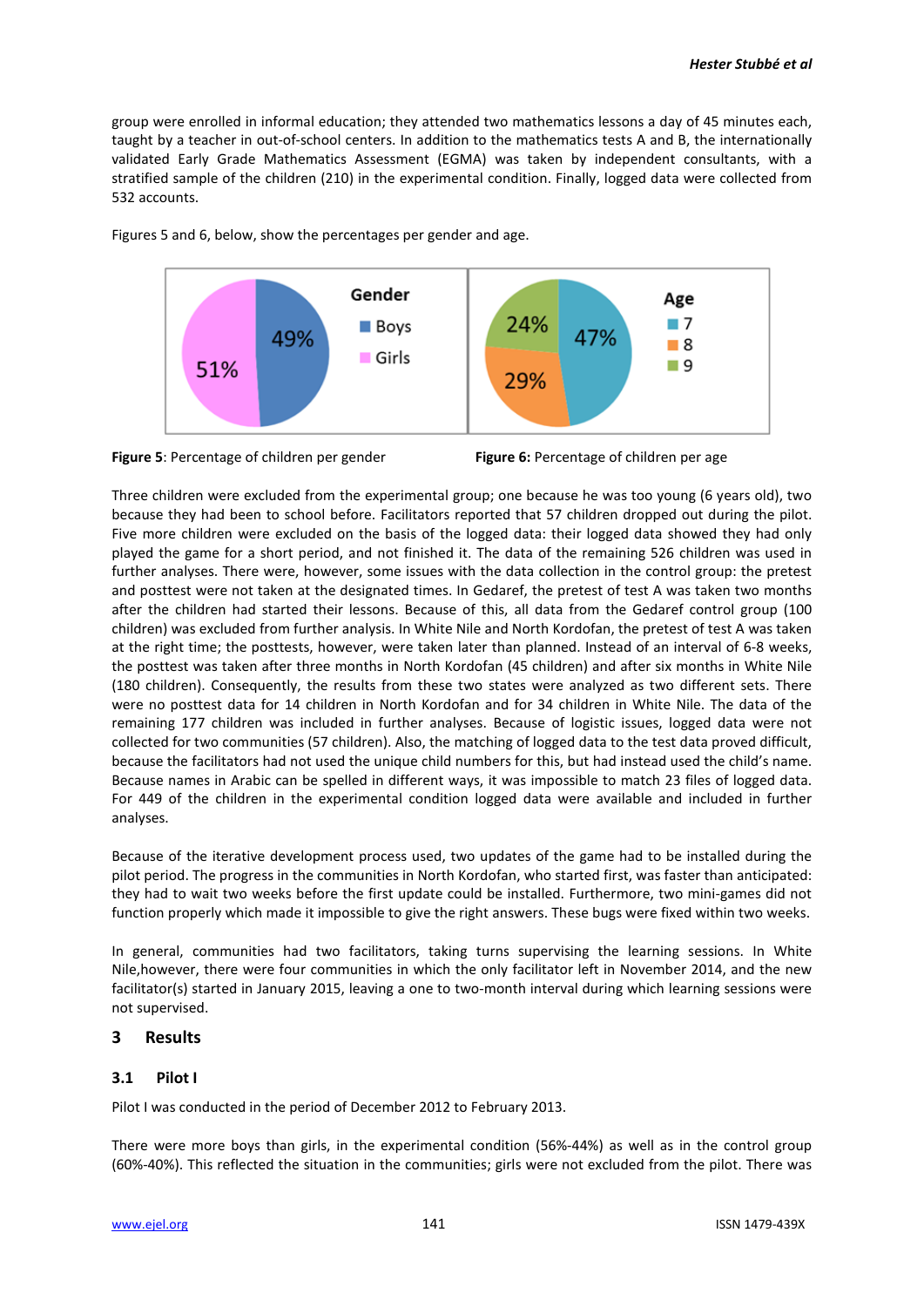no significant difference in participation of girls and boys between the experimental communities and the control group.

The children's ages varied between 7 and 11, with most children at the age of 8 and 9 There was no significant difference between the average age in the experimental condition and the control group (8.3).

The experimental group had an average of 33% correct answers on the pretest (N=67, M=20.3, SD= 11.5). The control group had an average of 28% correct answers on the pretest (N=19, M=16.5, SD= 5.6). An independent T-test showed no significant differences on the scores of the pretest between the experimental group and the control group (t=-1.4283, df=79, p=0,16). The average score of the experimental condition on the post-test was 55% correct (N=54, M=33.1, SD=15.5), the control group showed a slight increase to 29% correct answers (N=19, M=17.2, SD=5.3). An independent T-test showed a significant difference between the posttest scores of the experimental condition and the control group (t=-4.5059, df=79, p=0.00). Furthermore, an independent Ttest showed significant differences on the delta scores (posttest-score minus pretest-score) between the experimental group and the control group (t=9.1, df=71, p=0.00) (see Figure 7). Hence, the experimental group has learned significantly more than the control group.



### **Figure 7:** Results pretest-posttest

All the children that used the game improved significantly, but children with a lower score on the pre-test, increased their scores more than children with a higher score on the pre-test. The increase varied between 9 and 42 points. There were no significant differences between boys and girls or between age groups.

### *3.1.1 Logged data*

The logged data show that with a few exceptions all the children used the game five days a week during the pilot period. Approximately 30% of the children completed all the materials in the game. The other 70% of the children finished between 50-70% of the materials. The children that had finished before the pilot ended were told to start again from the beginning.

### *3.1.2 Observations*

Observation forms were filled out daily by the facilitators. They show most children were present during sessions and were motivated to learn most of the time (see figure 8). There were differences in motivation between communities at the start of the experiment, but average motivation increased over the six weeks (from 2.7 to 3.2 on a 4-point scale). In Mona motivation decreased during the first week. This could be explained by the fact that the children did not have headphones, and could not hear the instruction. After this was solved, motivation increased again. In Wad Almoshmer, motivation in the first week was at a maximum. Later, motivation decreased towards a more average level.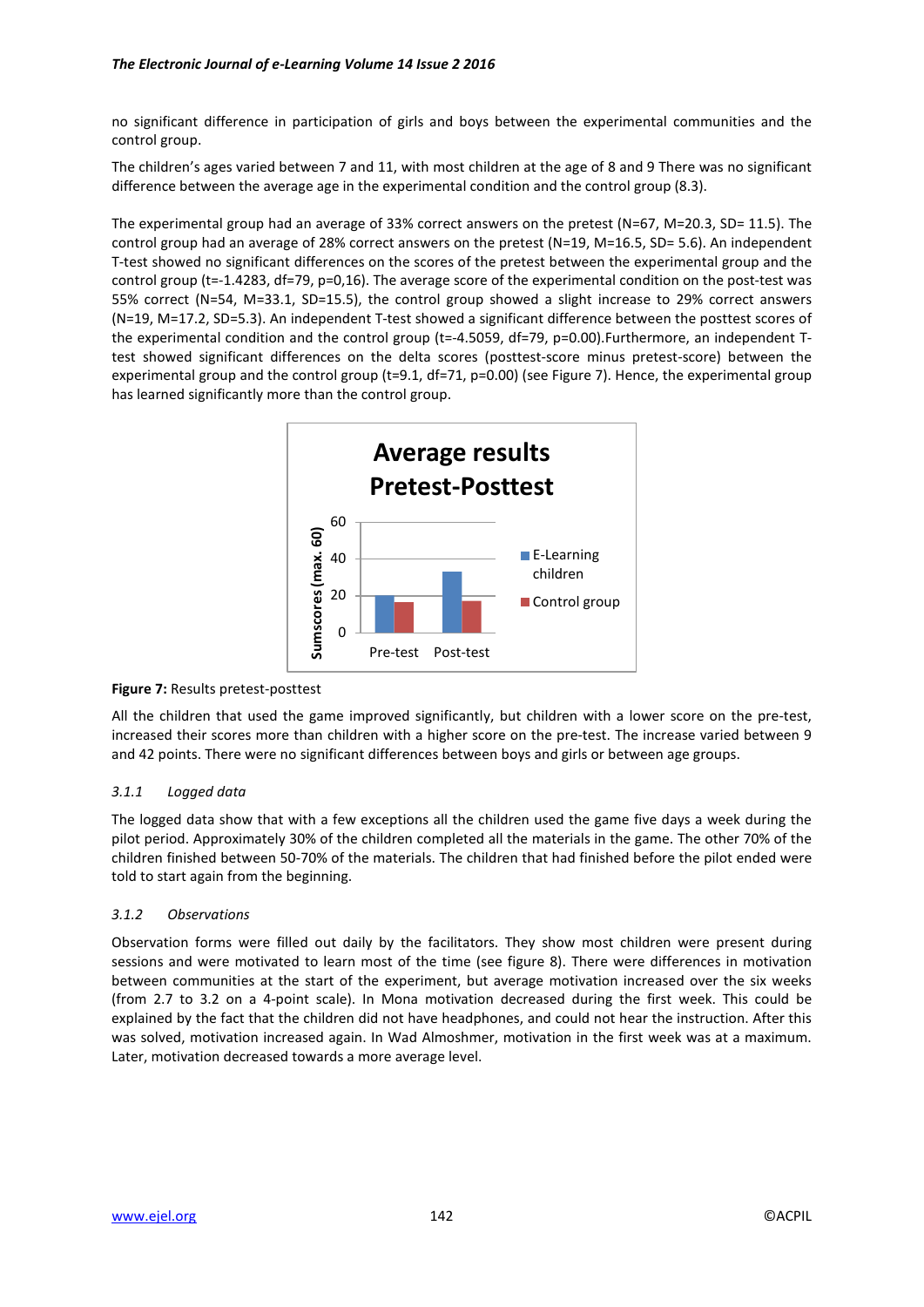

**Figure 8:** Motivation during pilot I

The children said they loved the instruction videos very much, and some watched them twenty times. When asked about this, they would say that the older children in the videos were their big brother or sisters (role model); 'If she can do it, I can do it as well!' They also loved the many games and the colors in the game.

One of the participating children was a physically handicapped boy . Because of his slurred speech, people thought he was retarded as well. He performed very well with an average improvement of 15 points. He is now more accepted by the other children, and even his speech has improved.

After the six-week experiment the children were taught by teachers in their own community for the rest of the school year. At the end of this period they were tested by a nearby school. Ten children were admitted to Grade 4, five children were admitted to Grade 2 (which would be normal progression) and the rest was admitted to Grade 3. The progress of the ten children admitted to Grade 4 was followed carefully. At the end of Grade 4 they were the top 10 of their year. This shows that the children not only learned their mathematics, but also formed a strong basis for further development.

# **3.2 Pilot II**

Pilot II was conducted in the period of October 2014 to March 2015. Participation of boys and girls was almost equal (49% vs. 51%). The average age of the participating children was 7.8 years. Children in North Kordofan were slightly younger (average is 7.4 years), compared to the children in Gedaref (8.0 years ) and White Nile (7.9 years). Analysis of the demographic information of the children who dropped out showed no significant effect for gender or age.

# *3.2.1 Test results*

To assess if children have increased their scores on test A an Anova repeated measures (SPSS GLM) test within subjects factor: Math-A-PRE en Math-A-POST was used. On average children in White Nile, North Kordofan and Gedaref had 33% correct on the pre-test of test A (20 of a max. of 60 points). The average on the post-test of test A was 68% correct (41 points). This increase is significant (F(1,499)=1170.929; p< .001); r=.85). There were significant differences between the states (F(2,99)=21.710;  $p < .001$ ; r=.29); White Nile has a higher score than North Kordofan and Gedaref on the pre-test (24 points resp. 16 resp. 19) as well as on the post-test (47 points resp. 40, resp 37) of test A. Posthoc tests (Bonferroni) show that White Nile differs significant (p < .001) from the other two states. There is also a significant interaction between Math and State F(2,499)=9.055; p < .001; r=.21). All three states perform better on the Post-test than on the Pre-test, but North Kordofan has a relative greater increase of scores from pre-test to post-test. This can be explained by the significant differences between age groups, with older children having higher scores than younger children (F(2,499)=14.758; p < .001); r=.25) (see Figure 7). The average age in North Kordofan was lowest, in White Nile children are older.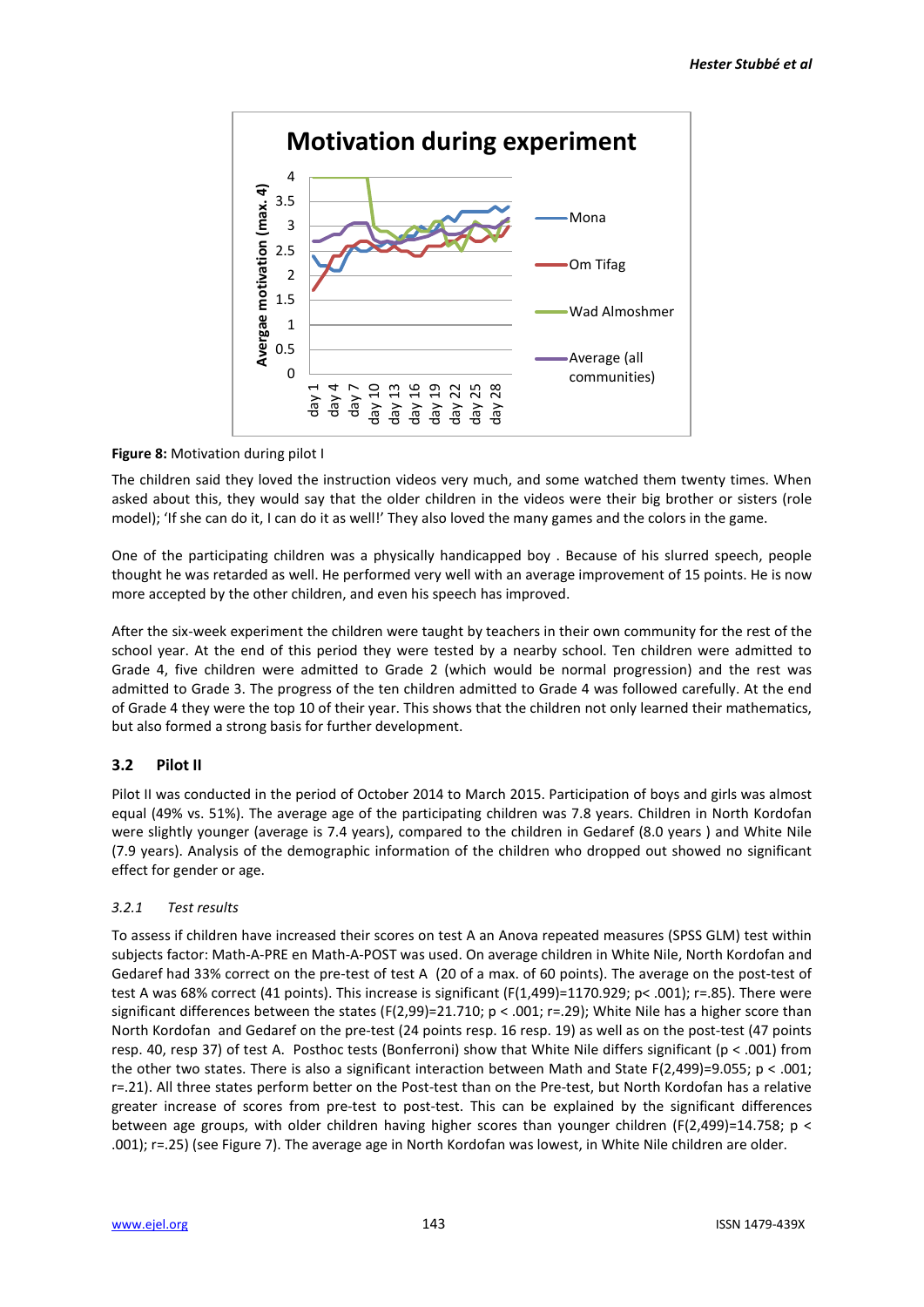

**Figure 7:** Average score test A pre-post per age.

Also, children with a lower score on the pre-test showed a larger increase in scores than children with a higher score on the pre-test (F=29.17, hypdf=2 errodf=488, p<.00, eta=.11). This can partly be explained by a ceiling effect: if children have a higher score on the pre-test, there is less room for improvement. In addition, the first levels of the game addressed more basic mathematical concepts. If children already mastered these, they could not learn much in these levels. There were no significant differences for gender: scores as well as increase of scores were similar for boys and girls.

Because of the data collection issues with the control group regarding the timing of testing, differences between the experimental group and the control groups must be interpreted with caution. Comparisons are made per state, not with the total average scores. A comparison of the North Kordofan (NK) experimental group with the NK control group shows no significant differences, in pre-test, post-test or increase of scores between pre- and posttest (see Figure 8). This is a positive finding, as the NK control group received twice as much instruction per day, compared to the experimental group (2 times 45 minutes, vs. 45 minutes a day). Moreover, the NK control group had a three month interval between pre- and posttest, whereas the experimental group had a 6-8 week interval between tests. Roughly, the NK control group has had three times as much opportunity to learn as the NK experimental group. The NK control group is very small (N=31), which makes it less suitable to compare to the NK experimental group (N=182).



**Figure 8:** Average results test A, Pretest-Posttest North Kordofan

A comparison of the White Nile (WN) experimental group (N= 148) to the WN control group (N=146) shows that there is a significant difference in increase (31 vs 36 points) between the two groups (F(1,288)=17.034; p < .001; r=.24). The WN control group on average significantly increased its score more than the experimental group (see Figure 9).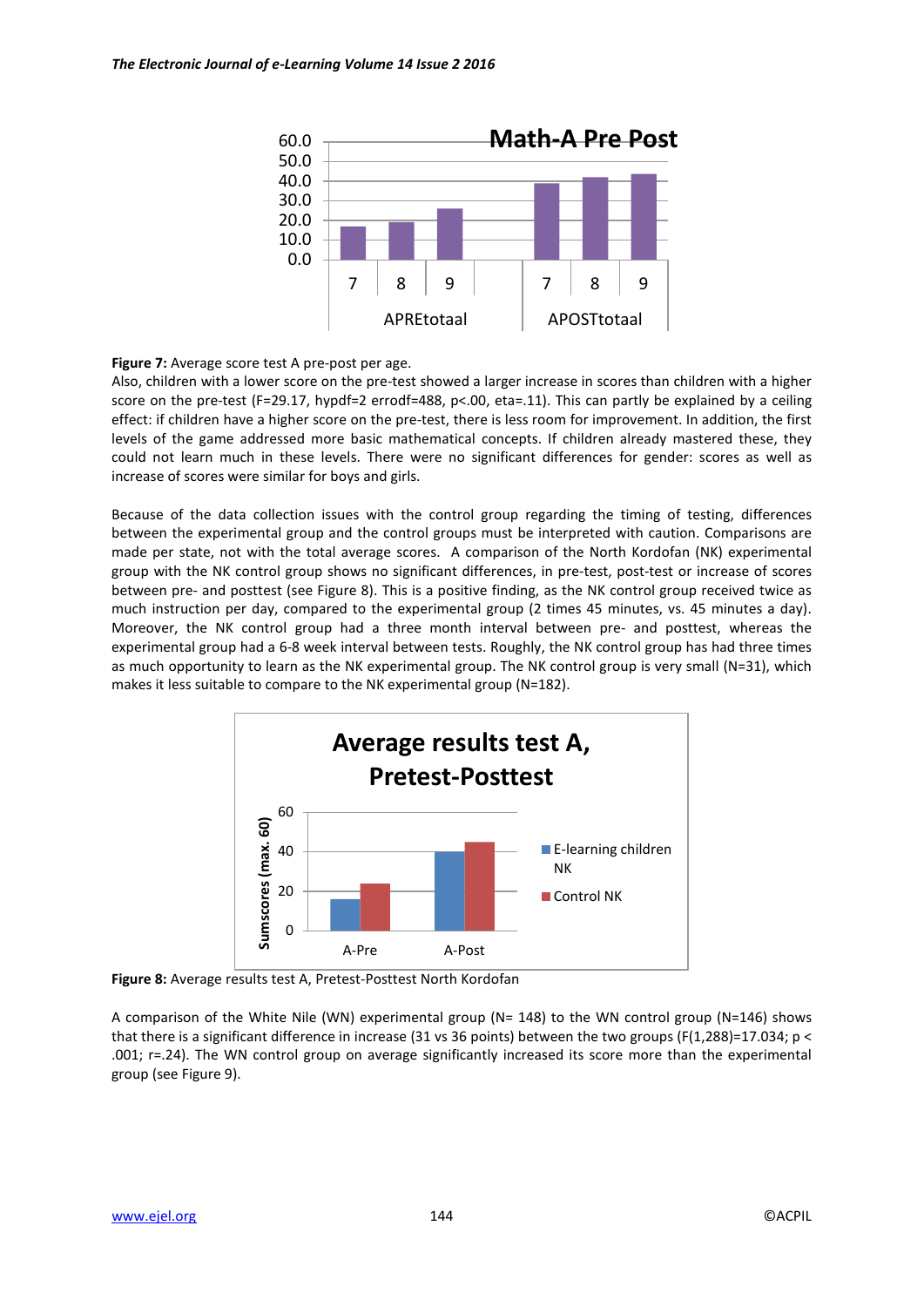

**Figure 9:** Average results test A, pretest-Posttest, White Nile

It is important to note that the WN control group had (much) more opportunity to learn: they had two mathematics lessons of 45 minutes per day versus 45 minutes in the WN experimental group, and a much longer interval between pretest and posttest (6 months vs. 6-8 weeks). This means the WN control group had roughly six times more learning time than the children in the WN experimental group. The WN control group had 75% correct on the posttest, which means that there was more room for improvement. From this perspective, the difference in increase of scores is rather small. Children in the WN experimental condition have relatively learned more.

To assess if children have increased their scores on mathematics test B an Anova repeated measures (SPSS GLM) test within subjects factor: Math-B-PRE en Math-B-POST was used. The average score of children in White Nile, North Kordofan and Gedaref on the pre-test of test B was 32 (max. 60). The average score on the post-test of test B was 41. This average increase of 9 points is significant (F(1,456)=160.067; p < .001; r=.51). There were no significant differences for gender (see Figure 10) and age groups.



**Figure 10:** Average results test B, Pretest-Posttest for gender

The pre-test score is remarkably high. This can only partly be explained by the overlap between test A and test B. In the research plan, the pre-test of test B should have been taken at the same time as the post-test of test A. In reality it was taken later. In the meantime children played on, and thus increased their knowledge. This may explain the high average on the pre-test of test B.

Because the order of the curriculum in the game was different from the Sudanese curriculum used in the outof-school learning centers, the control groups did not take test B: they had been taught the mathematical concepts tested in test B.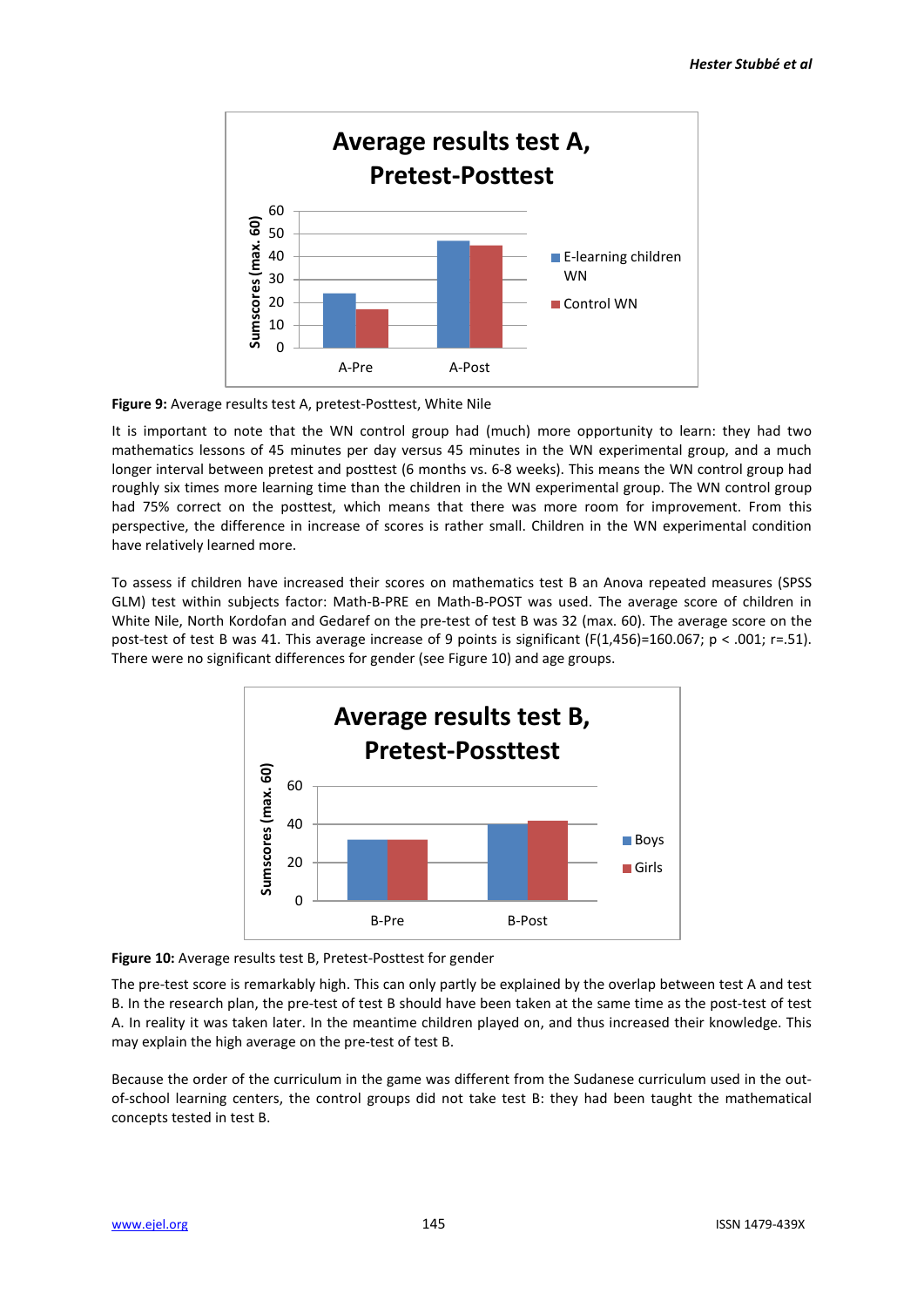### *3.2.2 Results EGMA*

The results of EGMA, taken by 210 of the children in the experimental condition, can be compared to earlier studies with Arabic speaking children in Khartoum and Jordan, because it is an internationally validated test. Figure 11, below, shows that the children in the experimental condition (ELS) had the highest percentage correct in three sub-tests of EGMA (Shapes I, Shapes II and Word problems) after only six months of learning, compared to children who had attended school for 2.5 years in Khartoum and Jordan. In a fourth sub-test (Missing number) the children in the experimental condition had a higher score than the children from Khartoum. The children in the experimental condition only had a slightly lower score on: Number discrimination, Addition level 1, and subtraction level 1.



**Figure 11:** Scores EGMA compared; E-Learning children (ELS), Khartoum and Jordan

There are significant positive correlations between the scores on the mathematics tests A and B (pre and post) and the measurements of EGMA. These correlations are not always strong. The strongest correlations are for Addition level 1, Subtraction level 1 and Problem solving, all correlating more than .50. Although all tests show significant positive correlations with EGMA, the B-Posttest has the strongest correlations. This can be explained by the fact that test B measures more difficult mathematical concepts than test A, and is, therefore, more similar to EGMA than test A. These correlations show that test A and B measure similar concepts of mathematics as EGMA.

# *3.2.3 Logged data*

Most of the children played the game for a period of 5 to 7 months (average 135 days). Girls were found to participate for a longer period than boys (average of 141 versus 129 days;  $F(1,378) = 7,726$ ;  $p < 0,05$ ). No differences were found for age. Children from North Kordofan played a significantly shorter period (122 days), compared to White Nile (138 days) and Gedaref (145 days;  $F(2,377) = 11,114$ ;  $p < .001$ ). Correcting for both gender and age, children were found to only differ in the number of days between first and last play based on state (F  $(2.363) = 6.123$ ; p < .05).

On average, most children were found to participate two to three times a week. Figure 12 represents the frequency of playing (average plays per week), in categories. No differences were found for gender. Age was found to be significantly related to frequency of playing: 7-year olds played more often (2,7 days a week) than children 8-year olds (2,3 days a week), who in turn played more often than 9-year olds (2,0 days a week; F(2,377) = 17,909; p < .001). There was also a difference between states: children from North Kordofan played more often (3,2 days a week) than children from White Nile (2,2 days a week), who in turn played more often than children from Gedaref (1,7 days a week;  $F(2,377) = 143,954$ ;  $p < .001$ ). Correcting for both gender and age, children were found to only differ in the frequency of playing based on state (F  $(2,363)$  = 80.093; p < .001). Frequency of playing is an average that can be the result of playing five times a week for a number of weeks and then skipping one or more weeks, or playing a limited number of days per week.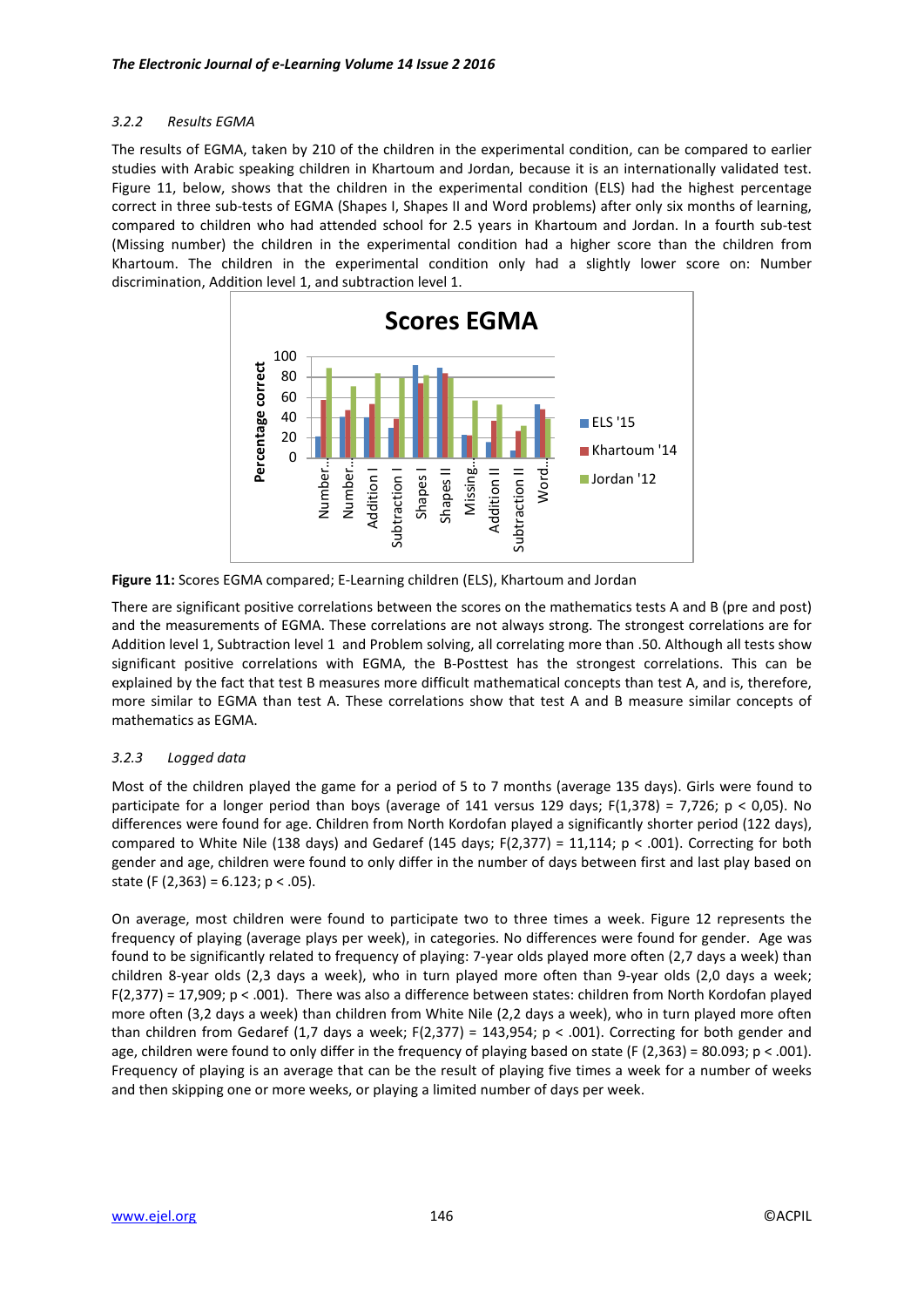

### **Figure 12:** Frequency of playing

Although there is a correlation between the number of times played and percentage of the game completed, test results are better for children who participated for a longer period, even if their frequency of playing was lower.

# **4 Discussion and conclusion**

In this study we aimed to test if children in rural areas in Sudan could learn mathematics autonomously, by playing a mathematics game on a computer or tablet, only supervised by a facilitator. To assess the effectiveness of the game two pilot studies were conducted. Pilot I tested a small part of the curriculum (6 weeks) with 67 children playing the game five times a week, 45 minutes a day, supervised by a facilitator. Learning sessions took place in the remote communities. Pilot II tested a larger, and more diverse, part of the curriculum (6 months) with 591 children playing the game 45 minutes a day for a maximum of five days a week. In a baseline study the mathematical abilities of children were assessed. After approximately 6-8 weeks children were reassessed so that learning gains could be determined. In pilot II two tests were used, both with a 6-8 week interval.

Educational research in remote areas in Sudan proved to be a challenge. Although facilitators and observers had been trained to use the test protocol, tests were not taken at the designated times. As a result the pretest of test B was taken too late, leading to rather high scores on the pre-test. This makes it harder to show significant improvement. Using control groups in developing countries is also an issue: there is an ethical element in asking communities to participate in a pilot as a control group without allowing them to benefit from it. In addition, agreements have to be signed at various levels before communities can participate. As a result the control groups were smaller than the experimental group. Again, in the control group tests were not taken at the designated times, leading to an exclusion of the Gedaref control group, and modified analyses for the NK and WN control groups in Pilot II.

Nevertheless, this study showed that using the mathematics game was more effective than no education, informal education and formal education (for the sub-tests taught in the game) for primary school children in Sudan. In both pilots, all children in the experimental condition have improved their scores on mathematics tests significantly. In pilot I, the control group who received no education did not improve their scores during the same period. This proves that the increase in mathematics scores in the experimental was not caused by maturation or a test effect - as a result of taking the same test within six weeks - but by playing the game. In Pilot II the control groups showed the same or slightly more improvement, despite the fact that they had received three to six times as much opportunity to learn than the children in the experimental condition. To ensure external credibility, independent, trained consultants took the standard Sudanese version of EGMA with a stratified sample of the experimental group in Pilot II. The results show that the children in the experimental condition, who had used the game for approximately six months, had higher scores on three subtest of EGMA than children in Khartoum and Jordan who had been to school for 2.5 years. On a fourth sub-test the children in the experimental condition had a higher score than the children in Khartoum. This shows that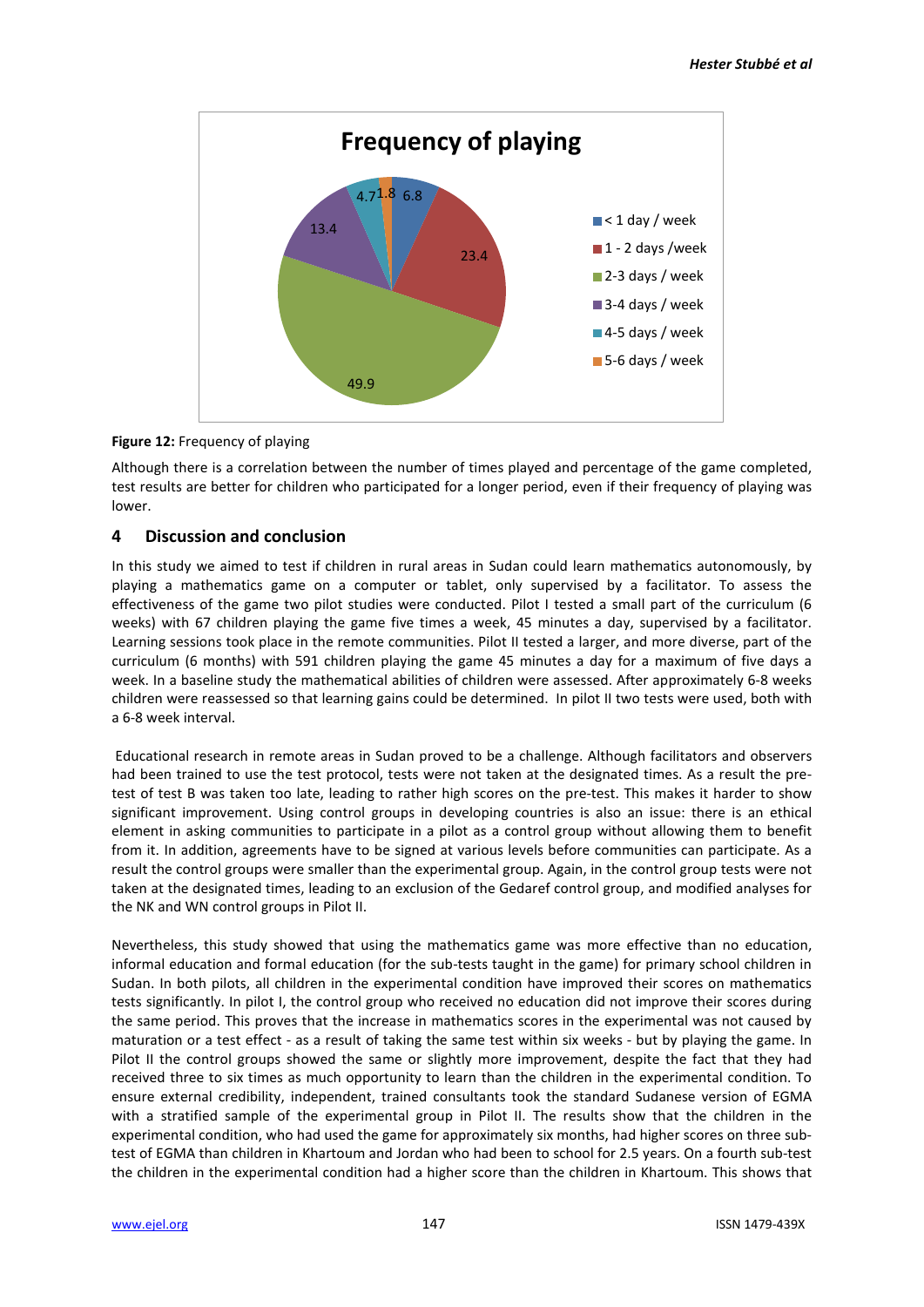children can learn from the mathematics game, with only a facilitator to supervise them. There was no significant difference between boys and girls; the game is as effective for girls as it is for boys.

It is important to realize that the children involved in these pilots had never been to school before. In addition, 80% of their parents have never finished primary school and are functionally illiterate. Although mathematics games have been tested in developed countries (Praet et al. 2013; Räsänen et al. 2009), and even in schools in developing countries (Pitchford 2015), this is the first time a mathematics game was tested with this specific target population: out-of-school children in remote areas without any access to school, teachers or learning materials. Representatives of the Ministry of Education in Sudan who have visited the communities during the pilots, and the consultants taking the EGMA test with the children expressed their surprise at how much the children were learning and how confident they were about their knowledge.

In general, children with a lower score on the pre-test of test A improved more than children with a higher score on the pre-test. This is probably due to a ceiling effect: the game and the test focused on the very beginning of mathematics. Children that already had some knowledge of mathematics, achieved a higher score on the pretest and thus had less room for improvement. In addition, the game taught the basics of numeracy and addition. Children who knew how to do this could not learn very much from the game. They were the ones that went through the initial mini-games quickly. Others took longer to understand the basics of numeracy. Since the game offers children the possibility to learn at their own pace, they would always be playing minigames that suited their level of mathematical skills.

During Pilot I children played the game for six weeks, five times a week. Pilot II was organized similarly: facilitators provided learning sessions for six months, five times a week. However, the logged data showed that the majority of the children only played an average of two to three times a week, thus decreasing allowed learning time by almost half. Although the learning results would probably have been better if children had participated five times a week, progress was still good. This shows that the use of the mathematics game allows children to learn at their own pace: if they skip learning sessions for a day or a week at the time, they can always come back and continue where they left off. In a more formal classroom environment this would be very difficult; children would have missed instruction.

When children learn autonomously, without a teacher to give instruction and feedback, and motivate them, there is always the issue of motivation. Will they stay motivated to keep on learning for a longer period of time? During Pilot I average motivation stayed high, and increased slightly. During Pilot II, focus group meetings were organized with children and parents. In discussions, both groups indicated that they liked learning and playing the game very much.

The most important goal of this study was to prove that children can learn from playing the mathematics game. As this method of learning is completely different from what is generally used in Sudan, a 'proof of concept' was needed before the rest of the game was developed. Both pilot studies have shown that children can learn, autonomously, using the mathematics game. Tablet technology, including well-designed, curriculum-based, engaging software, could help reach the 2.3 million out-of-school children in Sudan and teach them the basics of mathematics. Although teachers play a very important role in children's learning and children should attend school, this game can provide learning for those who have no access to school (yet).

#### **Acknowledgements**

E-Learning Sudan is conceived through a collaboration between the Ministry of Education of Sudan, Ahfad University for Women in Khartoum and War Child Holland. It is funded through the Ministry of Foreign Affairs of The Netherlands, with additional funding from UNICEF Sudan. Curriculum and game development is provided by TNO. The game was produced by Flavour with support from creative partners in Sudan.

#### **References**

Bloom, B. S. (ed). (1985) Developing Talent in Young People. New York: Ballentine Books.

- Bodovski, K., and Farkas, G. (2007) "Mathematics Growth in Early Elementary School: The roles of Beginning Knowledge". Student Engagement and Instruction (p. 115-130).
- Carroll, J.B. (1963) "A model of school learning". Teachers College Record*, 64*, 723-733.

Clark, R.E., Yates, K., Early, S. & Moulton, K. (2008). An analysis of the failure of Electronic Media and Discovery-based learning: Evidence for the performance benefits of Guided Training Methods. In Silber, K.H. & Foshay, R. (Eds.)